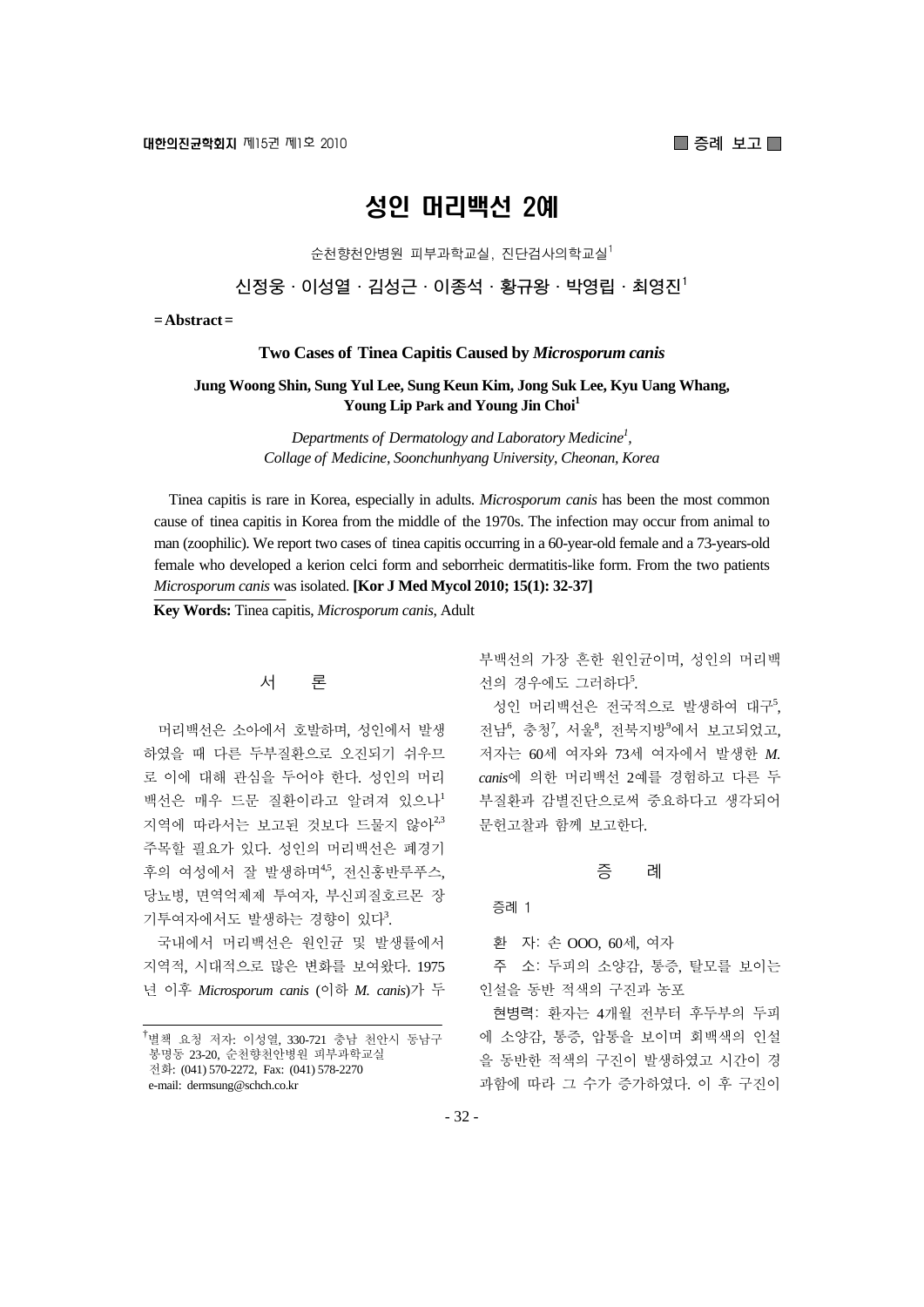

**Fig. 1A.** Erythematous papules, pustules and broken hairs surrounded by scaly patch in case 1.

**Fig. 1B.** Broken and infected hairs showing bright blue-green fluoresce in case 1.

**Fig. 1C.** Colony on Sabouraud dextrose agar was whitish and fluffy surface with deep yellow pigmentation on the undersurface in case 1.

**Fig. 1D.** Irregularly branched hypae and macroconidia showing 9 compartments in case 1.

발생한 부위로 탈모가 진행하여 개인의원에서 처방 받은 한약을 도포하였고 소양감, 통증, 탈 모가 심해지고 구진과 농포가 악화되어 본원에 내원하였다.

과거력: 고혈압 이외 특기 사항 없음

가족력: 특기 사항 없음

이학적 소견: 피부 소견 외에 이상 소견 없음 피부 소견: 후두부의 두피에 인설을 동반한 다수의 구진과 농포와 압통성 종창 (kerion celsi) 등의 소견이 관찰되었고 그 주변부위로 탈모가 진행되었다. 백선종창은 손으로 누르면 파동을 느낄 수 있었다. 탈모부위에서는 머리털이 부러 지고 남은 1~3 mm 길이의 그루터기들이 관찰되 었다 (Fig. 1A).

검사실 소견: 내원 당시의 일반 혈액 검사, 간 기능 검사, 매독 검사에서 이상 소견 발견되지 않았다. Wood등을 비추어 보았을 때 다수의 머리 털 그루터기가 황녹색의 형광을 보였으며 (Fig. 1B), 형광을 보인 머리털을 뽑아 KOH 도말검사 를 시행한 결과 수많은 포자와 균사가 관찰되었 고 털바깥곰팡이 (ectothrix)의 모습을 보였다. 이 들 가검물로 Sabouraud dextrose agar에서 진균배 양검사를 시행한 결과 배양 10일 째 집락이 발육 되어 배지의 전면에는 직경 38 mm의 원형의 희 고 솜털같은 균사가 자랐으며 후면은 황갈색으로 착색이 되었다 (Fig. 1C). 배양된 집락의 현미경 검사상 많은 균사 속에서 방추형의 대분생자를 소수 관찰할 수 있었으며 대분생자는 10여 개 정도의 격벽으로 나뉘어져 있었고 벽은 두꺼운 편이었다 (Fig. 1D). 이와 같은 소견을 종합하여 머리백선의 원인균주를 *M. canis*로 동정하였다.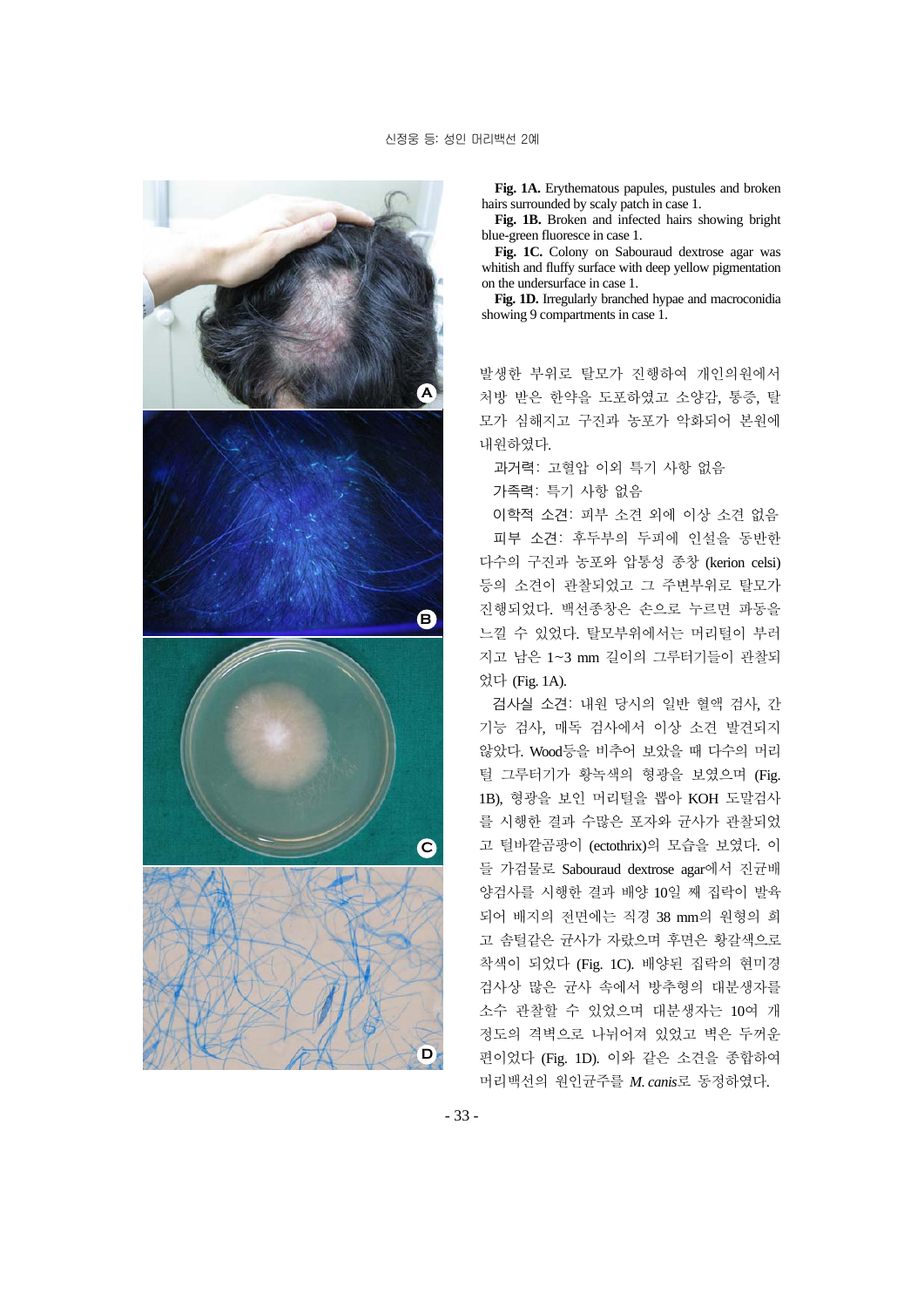#### 대한의진균학회지 제15권 제1호 2010



**Fig. 2.** Erythematous finely scaling macules with stubs of broken hair on the scalp in case 2

치료경과: Wood등 하에서 병든 모발을 제거 하였고, 염증이 심하여 전신항생제 (Cefrozil 500 mg)를 4주간 투여하였으며, 국소항진균제 도포 및, Itraconazole (Sporanox® cap) 200 mg을 10주간 투여하여 병변은 호전되었다. 이 후 추적관찰 중 에 재발은 보이지 않았다.

증례 2

환 자: 김 OO, 73세, 여자

주 소: 두피의 소양감, 탈모를 보이는 인설을 동반한 적색의 구진과 반

현병력: 환자는 8개월 전부터 전두부의 두피에 소양감, 통증, 압통을 보이며 회백색의 인설을 동 반한 적색의 구진과 반이 발생하였고, 시간이 경 과함에 따라 구진과 반이 발생한 부위로 탈모가 진행하여 개인의원에서 치료하였지만 호전이 없 어서 본원에 내원하였다.

과거력: 고혈압 이외 특기 사항 없음

가족력: 특기 사항 없음

이학적 소견: 피부 소견 외에 이상 소견 없음 피부 소견: 전두부의 두피에 인설을 동반한 구진과 반이 관찰되었고 그 주변부위로 탈모가 진행되었다. 탈모부위에서는 머리털이 부러지고 남은 1~3 mm 길이의 그루터기들이 관찰되었다 (Fig. 2A).

검사실 소견: 내원 당시의 일반 혈액 검사, 간

기능 검사, 매독 검사에서 이상 소견 발견되지 않았다. Wood등을 비추어 보았을 때 다수의 머 리털 그루터기가 황녹색의 형광을 보였으며, 형 광을 보인 머리털을 뽑아 KOH 도말검사를 시 행한 결과 수많은 포자와 균사가 관찰되었고 털바깥곰팡이의 모습을 보였다. 이들 가검물로 Sabouraud dextrose agar에서 진균배양검사를 시행 한 결과 배양 14일 째 집락이 발육되어 배지의 전면에는 직경 10 mm의 원형의 백색 분말대와 직경 38 mm의 동심형의 백색균사대가 황갈색의 얇은 부분으로 분리되어 나타났고 주변부위는 미 세한 분말이 매우 풍부하였으며 후면은 황갈색으 로 착색이 되었다. 배양된 집락의 현미경검사상 많은 균사 속에서 방추형의 대분생자를 소수 관 찰할 수 있었으며, 대분생자는 10여 개 정도의 격벽으로 나뉘어져 있었고 벽은 두꺼운 편이었 다. 이와 같은 소견을 종합하여 머리백선의 원인 균주를 *M. canis*로 동정하였다.

치료경과: Wood등 하에서 병든 모발을 제거하 였고 국소항진균제 도포 및 전신항생제 (Cefrozil 500 mg)와 Itraconazole (Sporanox® cap) 200 mg을 2 달간 투여하여 병변은 호전되었으며 이 후 추적 관찰 중에 재발은 보이지 않았다.

## 고 찰

머리백선은 모발을 포함한 모낭과 그 주위의 피부에 피부사상균이 감염을 일으켜 발생하는 두부의 질환으로 *Microsporum*과 *Trichophyton* 속 과에 속하는 피부사상균에 의해 발생한다. 우 리나라에서 1930~1940년대에 조사된 연구에서 전체 백선환자의 30~40%가 머리백선이었으나, 1970년대 이후 경제적 발전으로 개인위생이 좋아 지면서 그 빈도가 감소하여 현재는 약 1%를 차 지한다<sup>1</sup> . 머리백선은 소아에서 호발하며, 시대별 소아에서의 발생률을 보면 70년대 오 등5의 보 고에서는 98%이며 80년대에 조사한 김 등<sup>10</sup>은 100%로 거의 대부분이 소아에서 발생하였다. 그 러나 머리백선환자에서 성인의 비율이 90년대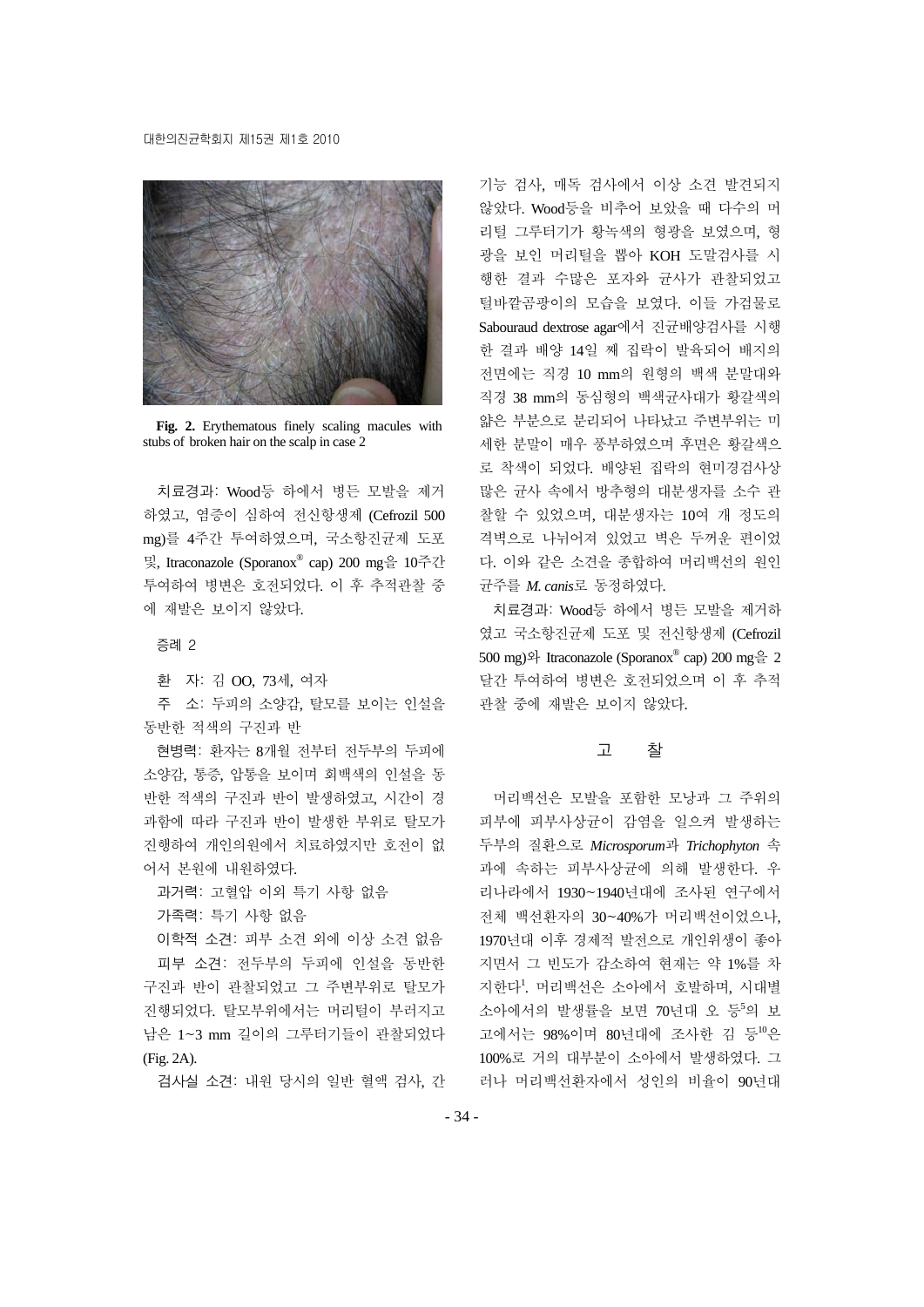전 등<sup>11</sup>이 11.2%, 신 등<sup>12</sup>이 23.1%로 보고하였고, 2006년에 김 등<sup>13</sup>이 34.3%로 보고하여, 머리백선 의 전체 환자수는 감소하였으나 성인에서 발생 은 증가함을 보여주었다. 국내 문헌고찰에서 15 세 이상의 성인에서 발생한 머리백선은 총 11명 의 증례가 보고되어 Table 1에 정리하였다.

머리백선의 원인균은 1961년 이전에는 대부분 이 *T. ferrugineum*이었으나, 그 이후에는 점점 감 소되는 추세를 보였고 *M. canis*가 점차 증가하여 1970년대 후반에는 약 80%를 차지하며 현재 한 국에서 가장 흔한 원인균으로 자리잡았다<sup>19</sup>. 국내 에 발표된 증례를 고찰하였을 때, 성인의 머리백 선의 원인균으로 *M. canis*와 더불어 *Trichophyton rubrum* (이하 *T. rubrum*)도 6예로 다수 보고되었 으며, 김 등<sup>13</sup>의 연구에서도 *T. rubrum*이 머리백

선의 원인균으로 밝혀진 4명 중에 15세 이상의 성인이 3명, 소아가 1명으로, *M. canis*와 더불어 *T. rubrum*도 성인의 두부백선에서 흔한 원인균으 로 생각된다. *M. canis*는 동물친화성진균으로 동 물이나 가축의 접촉으로부터 사람에게 전파되는 경우가 많은데, 이는 애완동물사육의 급증과 이 들에 대한 관리부족, 토양과 환경의 변화, 부신 피질호르몬의 남용 등에 의한 것으로 생각되고 있다<sup>9</sup> . 본 두 증례에서는 애완동물을 키우지는 않았으며, 특별한 감염원을 찾지는 못했다.

머리백선의 감염경과는 4기로 나눈다. 각 단계 는 피부의 각질층을 침범하여 균이 증식하는 각 질층 감염기, 모낭을 따라 밑으로 전파되는 모낭 감염기, 털각피하로 침범하여 모발에 감염을 일 으키는 모발감염기, 침범된 모발이 휴지기로 이

| Reference               | Case           | Sex/<br>Age | Duration       | Clinical<br>finding           | Associated<br>Alopecia | Wood<br>Light | Organism     | Suspected<br>Source | Underlying<br>Disease    |
|-------------------------|----------------|-------------|----------------|-------------------------------|------------------------|---------------|--------------|---------------------|--------------------------|
| Hwang $SW^9$            | 1              | F/60        | 1 Mon          | Seborrheic<br>dermatitis-like | $+$                    | <b>NS</b>     | T. capitis   | Cat                 |                          |
| Kim KS <sup>14</sup>    | 1              | F/63        | 5 Mon          | Gray patch                    | $+$                    | <b>NS</b>     | T. rubrum    |                     |                          |
| Oh $KS$ <sup>15</sup>   | 1              | F/69        | 1 Mon          | Kerion celsi                  | $+$                    | $+$           | M. canis     | Cattle              |                          |
| Lee $DK^{16}$           | 1              | F/18        | 1Yr            | <b>Black</b> dot              | $+$                    |               | T. tonsurans |                     |                          |
| Choi $\mathbf{CP}^{17}$ | 1              | M/48        | 11 Mon         | Seborrheic<br>dermatitis-like |                        |               | T. rubrum    |                     |                          |
|                         | $\overline{c}$ | F/67        | 2 Mon          | Gray patch                    | $+$                    | $^{+}$        | M. canis     | Cat                 | Asthma                   |
|                         | 3              | F/56        | 1 Mon          | Seborrheic<br>dermatitis-like |                        |               | T. rubrum    |                     |                          |
|                         | $\overline{4}$ | F/70        | 1 Mon          | Seborrheic<br>dermatitis-like |                        |               | T. rubrum    |                     | RA                       |
|                         | 5              | F/65        | 2 Mon          | Seborrheic<br>dermatitis-like |                        |               | T. rubrum    |                     | Psoriasis.<br><b>CHF</b> |
|                         | 6              | M/62        | 2Yr            | Seborrheic<br>dermatitis-like |                        |               | T. rubrum    |                     | Cerebral<br>infaction    |
| Kim SY <sup>18</sup>    | $\mathbf{1}$   | F/75        | A few<br>weeks | Kerion celsi                  | $+$                    | $^{+}$        | M. canis     |                     |                          |
| Our cases               | 1              | F/60        | 4 Mon          | Kerion celsi                  | $^{+}$                 | $^{+}$        | M. canis     |                     | Hypertention             |
|                         | $\overline{2}$ | F/73        | 8 Mon          | Seborrheic<br>dermatitis-like | $^+$                   | $^{+}$        | M. canis     |                     | Hypertention             |

**Table 1.** The summary of clinical and mycologic features of 11 cases with tinea capitis

Mon: month, Yr: year, RA: rheumatoid arthritis, CHF: congestive heart failure, NS: not stated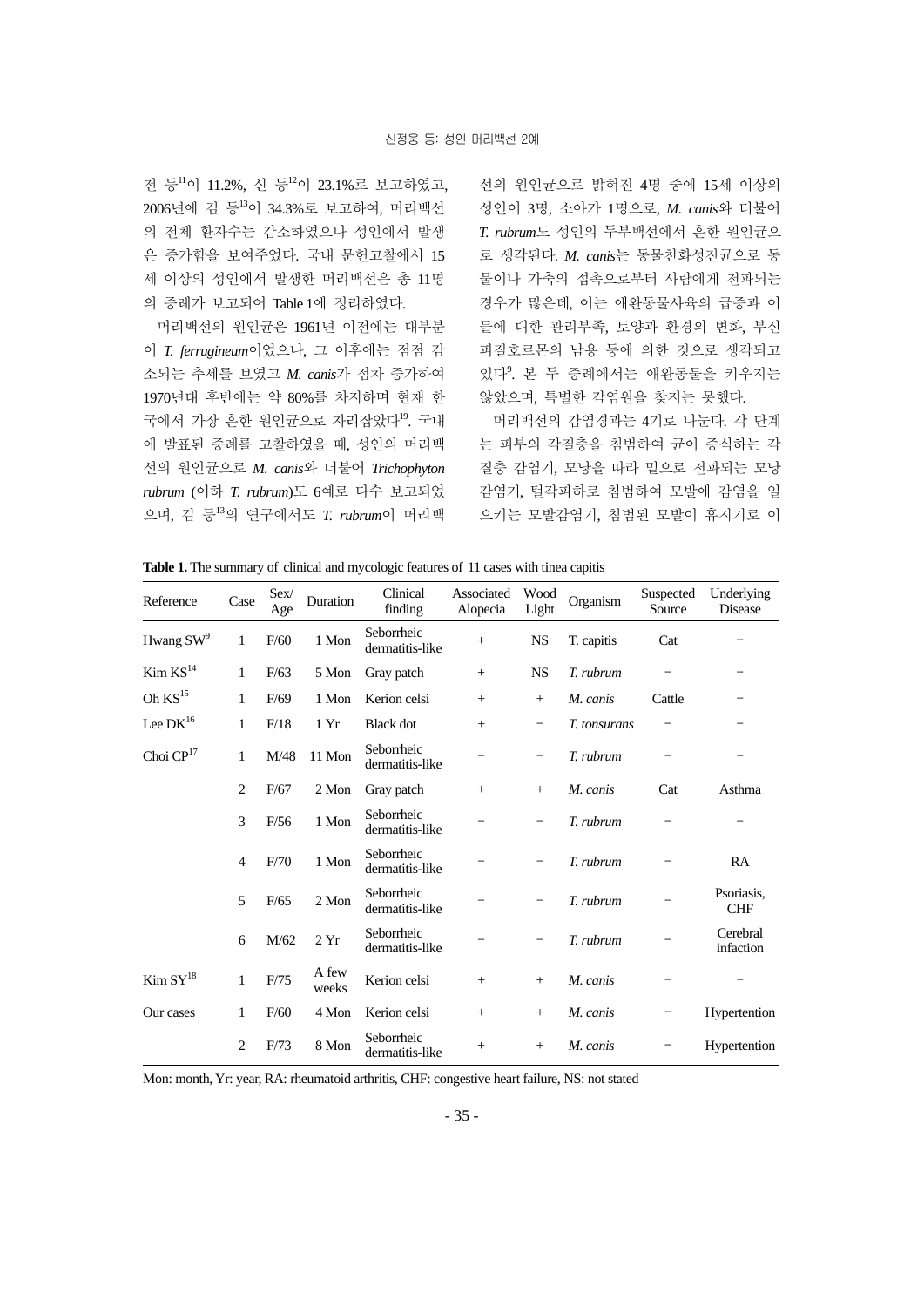행되어 모발이 빠지는 치유기로 구분된다. 머리 백선의 증상은 무증상의 보균상태, 비염증성 탈 모, 검은 점의 형태 (black-dot ringworm), 지루피 부염양상, 농포성모낭염양상, 백선종창 등의 다 양한 임상증상이 나타날 수 있으며 ..! 국내에 발 표된 증례를 고찰하였을 때 지루피부염양상이 가 장 흔하였으며 백색종창, 회색인설반, 검은 점의 형태의 순이었다. 본 증례의 경우 1예 (증례 1) 는 백선종창의 모습이었고, 다른 1예 (증례 2)는 지루피부염양상을 보였다 (Table 1).

머리백선의 진단은 Wood등 검사, KOH 검사 및 진균배양검사 등의 진균검사를 통한 피부사 상균의 확인을 통해 이루어진다. Wood등 검사는 Wood등을 병변부에 비추어 보면 침범된 모발이 형광을 나타낸다. 하지만 *T. tonsurans*, *T. violaceum*, *T. verrucosum* 등은 형광을 나타내지 않으므로 주 의하여야 한다. 김 등<sup>13</sup>의 연구에서 Wood등 검사 의 양성률은 31.4%이었고, 국내에 발표된 증례 의 고찰에서는 Wood등 검사를 시행한 9명 중 3 명 (33.3%)에서 양성을 보여 김 등<sup>13</sup>의 연구와 비 슷한 결과를 보였으며, 본 증례의 경우 두 예 모 두 Wood등 검사에서 양성을 보였다. KOH 검사 는 Wood등에서 침범이 확인된 모발이나, 소독된 가제나 솜으로 문질러서 부스러진 모발을 선택하 여 검사하는 것이 양성률을 높일 수 있다<sup>1</sup>.

성인머리백선은 고령의 여자에서 많이 발생하 는데 정확한 이유는 알 수 없으나 여자가 빗질 을 자주하므로 기계적인 외상을 입을 확률이 높 고 저항력의 감퇴5, 피지선 분비 감소에 의한 정 진균 작용의 감퇴 등이 그 원인으로 고려되고 있다<sup>9</sup>.

성인머리백선은 애완동물 사육의 증가, 고령화 현상과 그에 따른 성인질환의 증가, 면역억제제 투여의 증가 등으로 인해 앞으로 꾸준히 발생하 리라 생각되며, 이에 중년 여성에서 만성적으로 두피에 인설과 탈모를 보일 경우 머리백선을 감 별해야 할 중요한 질환으로 생각하여 문헌고찰 과 함께 보고하는 바이다.

#### **REFERENCES**

- 1. KDA Textbook Editing Board. Dermatology  $5<sup>th</sup>$  ed. Seoul: Ryo Moon Gak 2008: 349
- 2. Pipkin JL. Tinea capitis in the adult and adolescent. Arch Dermatol Syphilol 1952; 66: 9
- 3. Barlow D, Saxe N. Tinea capitis in adults. Int J Dermatol 1988; 27: 388-390
- 4. Lee JY, Hsu ML. Tinea capitis in adults in southern Taiwan. Int J Dermatol 1991; 30: 572-575
- 5. Oh SH, Kim SH, Suh SB. Tinea capitis of adults in Taegu city for 11 years  $(1978~1988)$ . Korean J Dermatol 1989; 27: 666-671
- 6. Chun IK, Lim MH, Lee SC, Won YH. Clinical and mycological studies of tinea capitis in Chonnam area (1986~1995). Kor J Med Mycol 1996; 1: 83 -89
- 7. Park JK, Lee WJ, Kim KH. Clinical and mycologic studies of dermatophytosis of Chungchong province. Korean J Dermatol 1995; 33: 92-97
- 8. Rhim KJ, Kim JH, Shin S. Clinical and mycological studies of superficial dermatophytoses. Korean J Dermatol 1978; 16: 435-442
- 9. Hwang SW. Tinea capitis in a postmenopausal woman. Korean J Dermatol 2000; 38: 576-578
- 10. Kim KH, Lee CY, Kim DH. Dermatophytoses in Pusan area. Korean J Dermatol 1986; 24: 263-270
- 11. Chun IK, Lim MH, Lee SC, Won YH. Clinical and mycological study of tinea capitis in Chonnam area (1986~995). Kor J Med Mycol 1996; 1(1): 83-89
- 12. Shin DH, Kim KS, Kim KH. Clinical and mycological studies of tinea capitis on Taegu area. Kor J Med Mycol 1998; 3(2): 132-138
- 13.Kim SM, Lee YW, Ahn KJ. A clinical and mycological study of tinea capitis. Kor J Med Mycol 2006; 11(4): 184-190
- 14. Kim KS, Kim JW, Kye YC, Kim SM. A case of tinea capitis in an adult due to *Trichophyton rubrum*. Ann Dermatol 2000; 12(3): 189-192
- 15. Oh KS, Song MH, Lee SY, Lee JS, Whang KU. A